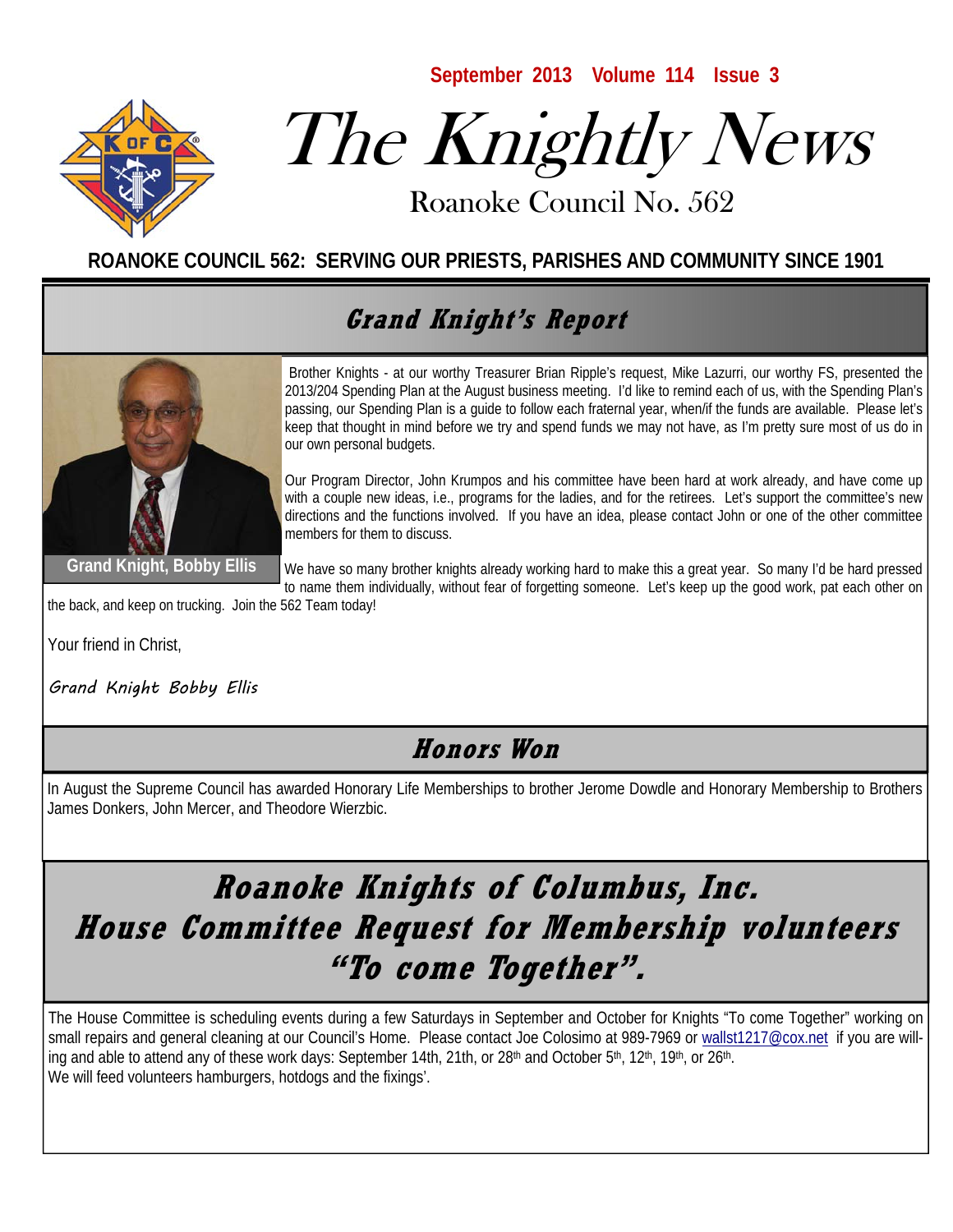#### Volume 114, Issue 3 **Page 2**

| <b>Council Officers</b>           |                                        |                      |
|-----------------------------------|----------------------------------------|----------------------|
|                                   |                                        |                      |
| <b>Grand Knight</b>               | <b>Bobby Ellis</b>                     | 366-5102<br>343-7849 |
| Dep. Grand Knight<br>Chaplain     | <b>Bill DeBerry</b><br>Vacant          |                      |
| Chancellor                        | Pat Reidy                              | 725-8206             |
| Recorder                          | Stephen Ratliff                        | 774-4796             |
| Financial Sec.                    | Mike Lazzuri                           | 774-8482             |
| Treasurer                         | <b>Brian Ripple</b>                    | 776-8285             |
| Lecturer                          | Alex Nelson                            | 774-5079             |
| Advocate                          | P.J. Lyons                             | 562-8332             |
| Warden                            | Eric Schmucker                         | 309-1417             |
| Inside Guard                      | Joseph Colosimo                        | 989-7969             |
| Outside Guard                     | <b>Steve Wirth</b>                     | 797-8812             |
| Trustee, 3rd Year                 | Karl Kleinhenz                         | 397-4028             |
| Trustee, 2nd Year                 | <b>Bob Canfield</b>                    | 774-7554             |
| Trustee, 1st Year                 | <b>Richard Sparks</b>                  | 563-1387             |
| <b>Committee Chairmen</b>         |                                        |                      |
| Program Director                  | John Krumpos                           | 989-1985             |
| <b>Council Activities</b>         | <b>Bill DeBerry</b>                    | 343-7849             |
|                                   | Glen Waldis                            | 982-0835             |
| <b>Community Activities</b>       | Joe Colosimo                           | 989-7969             |
| <b>Family Activities</b>          | Alex Nelson                            | 774-5079             |
|                                   | 740-749-3018<br>Tom Huck               |                      |
| Youth Activities                  | Eric Schmucker                         | 309-1417             |
| <b>Church Activities</b>          | Pat Reidy                              | 725-8206             |
| Pro Life Activities               |                                        |                      |
| <b>KOVAR</b>                      | Don Feick                              | 774-0187             |
|                                   | John Krumpos                           | 960-1825             |
| Newsletter                        | Glen David Waldis                      | 982-0835             |
| Kitchen                           | Tom Engl                               | 989-3708             |
|                                   | John Church                            | 588-7968             |
|                                   | Mike Lazzuri                           | 774-8482             |
|                                   | <b>Steve Wirth</b>                     | 797-8812             |
| <b>Basketball Tournament</b>      |                                        |                      |
| <b>KCIC</b>                       | Karl Kleinhenz                         | 982-8140             |
|                                   | Joe Devlin                             | 206-2622             |
| Membership                        | Dave Chopski<br><b>Charles Hatcher</b> | 344-0901<br>314-3360 |
|                                   | <b>Steve Wirth</b>                     | 520-2885             |
| Ceremonials                       | Dave Chopski                           | 344-0901             |
| Canfield Scholarship              | <b>Bobby Ellis</b>                     | 366-5102             |
|                                   | Jim Sullivan                           | 774-7034             |
|                                   | Pat Patterson                          | 815-6105             |
|                                   | Joe Moses                              | 389-0309             |
|                                   | <b>Bob Canfield</b>                    | 774-7554             |
| <b>Retention Committee</b>        | <b>Bill DeBerry</b>                    | 343-7849             |
|                                   | Karl Kleinhenz                         | 397-4028             |
|                                   | <b>Bob Canfield</b>                    | 774-7554             |
|                                   | <b>Richard Sparks</b>                  | 563-1387             |
| Publicist                         | <b>Bill Howard</b>                     | 989-9399             |
| RC School Board Rep.              | Alex Nelson                            | 774-5079             |
| OLN Parish Rep.                   | Don Feick                              | 774-0187             |
| St. Elias Parish Rep.             | Jim Donckers                           | 345-3902             |
| St. Andrews Parish Rep.P.J. Lyons |                                        | 562-8332             |
| Insurance Rep.                    | Ken Bagnasco                           | 888-211-9478         |
| Pool                              | Jim Donckers                           | 345-3902             |
|                                   | Joe Devlin                             | 206-2622             |
|                                   | George Cuadrado                        | 989-1758             |
|                                   | P.J. Lyons                             | 562-8332             |
| House                             | Joe Colosimo                           | 989-7069             |
|                                   | Jan Hodnett                            | 772-4215             |
| Club Room                         | P.J. Lyons                             | 562-8332             |
|                                   |                                        |                      |
|                                   |                                        |                      |

**IN CASE OF ILLNESS, NEED OR DEATH, PLEASE NOTIFY ONE OF THE FOLLOWING:**  Grand Knight 366-5102 Chaplain Financial Sec. 774-8482 **562 COUNCIL HOME**  3136 Harris Street, Roanoke, VA 24015 Mail: PO Box 20974, Roanoke, VA 24018

#### **Upcoming Special Election**

The Council's Canfield Scholarship Committee will be accepting nominations needed to fill the unexpired term as a result of Brother Mike Gibson's death this summer. The nominations will be brought to the floor and the election will take place at the Sept. 9<sup>th</sup> business meeting. Let's keep the committee's intention in mind and be thoughtful in placing forward responsible members for this worthy cause. \*\*please note the date change for our Sept. business meeting with the first Monday being Labor Day\*\*

#### **Program Directors Report**

As fall approaches, our Council Program Events have moved into full swing. In August, we asked our Ladies for their active help in our program during a special Social/Meeting; we initiated the young men of Roanoke Catholic School into the re-instituted Squires Circle; and we hosted a Retiree's Luncheon at the clubhouse.

Other upcoming events to put on your calendar include: the annual fund raising dinner for the Blue Ridge Women's' Center (\$50 per plate) on September 19th at their location, a regional KC Past Grand Knight and Past Faithful Navigator Dinner and Dance (\$30 per person) on October 12th at OLPH Church in Salem (note, our Council will host a Council PGK Dinner on November 23rd at the Council home for \$13 per person/\$25 per couple), a Luncheon for Council Widows on October 19th at the Council home, a 1<sup>st</sup> Degree Exemplification on October 21<sup>st</sup> and a Kid's Trunk or Treat event on October 26<sup>th</sup> in the pool parking lot. Call John Krumpos, 1-540-960-1825, for more info.

Finally, Abuelo's Mexican Restaurant at Valley View Mall has once more agreed to help us raise money for KOVAR. Get your family, friends and neighbors to go to Abuelo's between 5 and 9 PM on October 8<sup>th</sup> and tell the wait staff that you are with the Knights of Columbus and 20% of your bill (excluding alcoholic beverages) will be donated to KOVAR.

- - - John Krumpos, Program Director

## **Happy Birthday Brother Knights!**

Eugene F. Brady Donald R. Alouf Charles B. Baughan, Jr. Marshall F. Brillhart George J. Palmerio Joseph J. Stack Michael J. Kolnok, Jr. Thomas W. Skelly Joe H. Thompson

Robert R. Rondeau Teofil Grochowski, Jr. Robert G. Ellis Larry Meadows John J. Reinwald Jimmy L. Ribble Ray E. Correia Anthony Deleo Beverly L. Hodgins

Walter E. Niccolls James M. McNabb James J. Christiano, II John F. Rowland H. Patrick Russell David W. Alderman David P. Callahan Brian M. Ripple Albert Marraccini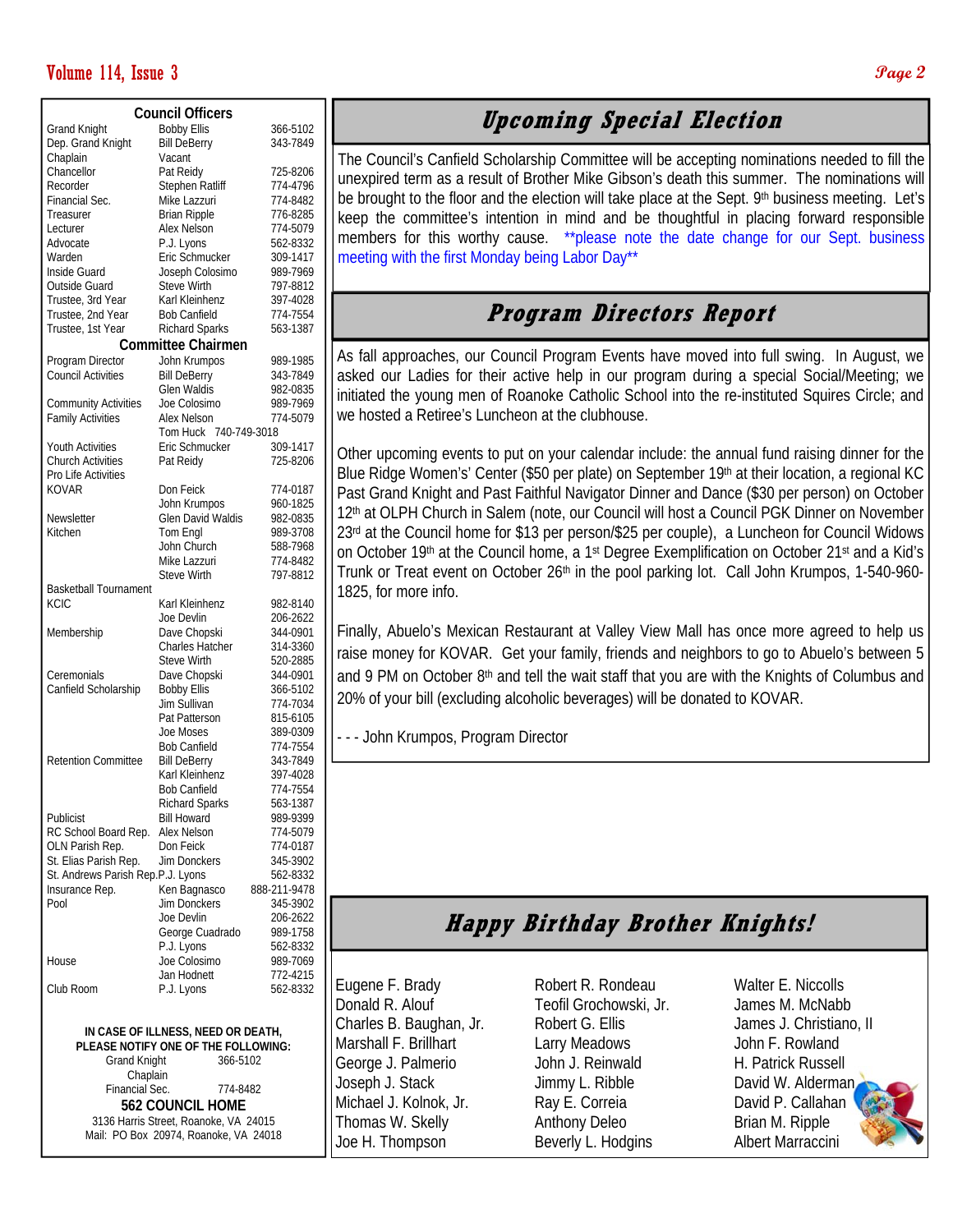#### **Roanoke Knights of Columbus Council 562 Community Activity Project 2013-2014**

WHO: We hope to help are the needy children of Breckinridge Middle School. Approximately 35-60 children. Food and Clothes and School Supplies for children of Breckinridge Middle School ages 11-14 attending 6<sup>th</sup>-8<sup>th</sup> grades. We expect to help 35 to 60 children at this school, extra items maybe shared with needy children at other area schools.

WHAT: 1. What are needed are bag lunch items: Apple sauce, apples and other fruit, Jell-O, cheese sticks, cheese crackers, peanut butter crackers, spaghetti o's, ravioli, drinks-Capri Sun soft container style, peanut butter and jelly, nutrient bar, and sack lunch bags. Most all items should be individual type and non-perishable where possible. 2. School Supplies: Book bags, notebooks, paper, pencils, crayons, 3 ring binders 1"-2" and rulers. 3. Clothes: Coats, socks, gloves, hats, t-shirts s-xxl, hoodies, sweat pants, tennis shoes up to size 13, and pant belts-used belts are acceptable. All items should be new except as noted. Some gently used items may be acceptable. Money was not asked for, however if you wish to donate money please make checks payable to the Knights of Columbus.

WHERE: Collection at some Churches. If your church has not made an announcement regarding this project please contact Joe Colosimo 989-7969 wallst1217@cox.net if you have a donation.

Our Holy Father is asking all of us to serve those most in need! From his homily delivered in March. "At the close of a year in which we set new records for charitable contributions and worked very closely with the Church, the Knights of Columbus is grateful for the support of our



John Krumpos, Joe Colosimo and Bill Deberry collecting for the needy children

### **Retiree's Luncheon**

Roanoke Council 562 held its first retirees luncheon on August 22. The luncheon was open to all members and their wives, and widows of our deceased who were able to join us at lunch time to enjoy a pasta luncheon, socialization, games, and cards. Since the deadline for the newsletter occurred before the luncheon, we cannot report on the success of the luncheon. The purpose of the luncheon was to provide a function during the day for our members and guest particularly those who are unable to come out for evening and night functions of the Council. It was not restricted to retirees and it is hopeful that this event will reoccur if interest was shown.

Holy Father," said Supreme Knight Carl Anderson. "And we look forward to continuing to serve our Holy Father, the Church and those most in need."



#### **Commonwealth Catholic Charities**

Commonwealth Catholic Charities needs your help as a volunteer to assist in the annual Labor of Love walk and run to benefit the agency's work with refugees in the Roanoke Valley. The event will be held on Labor Day September 2 at Rivers Edge with the 5 K Run and 1 mile walk/run beginning at 10 AM. There will be other activities besides the run and walk which last year included food, music, games, face painting, and magic. This is a major fund raiser for the local office of Commonwealth Catholic Charities. Your help is needed in cooking the burgers and hot dogs as well as helping the organizers in managing the events. If you can help our church's charitable activities, call Mike Lazzuri (774-8482), Matt Duffy (989-6067) or Alison at (540–342–0411).